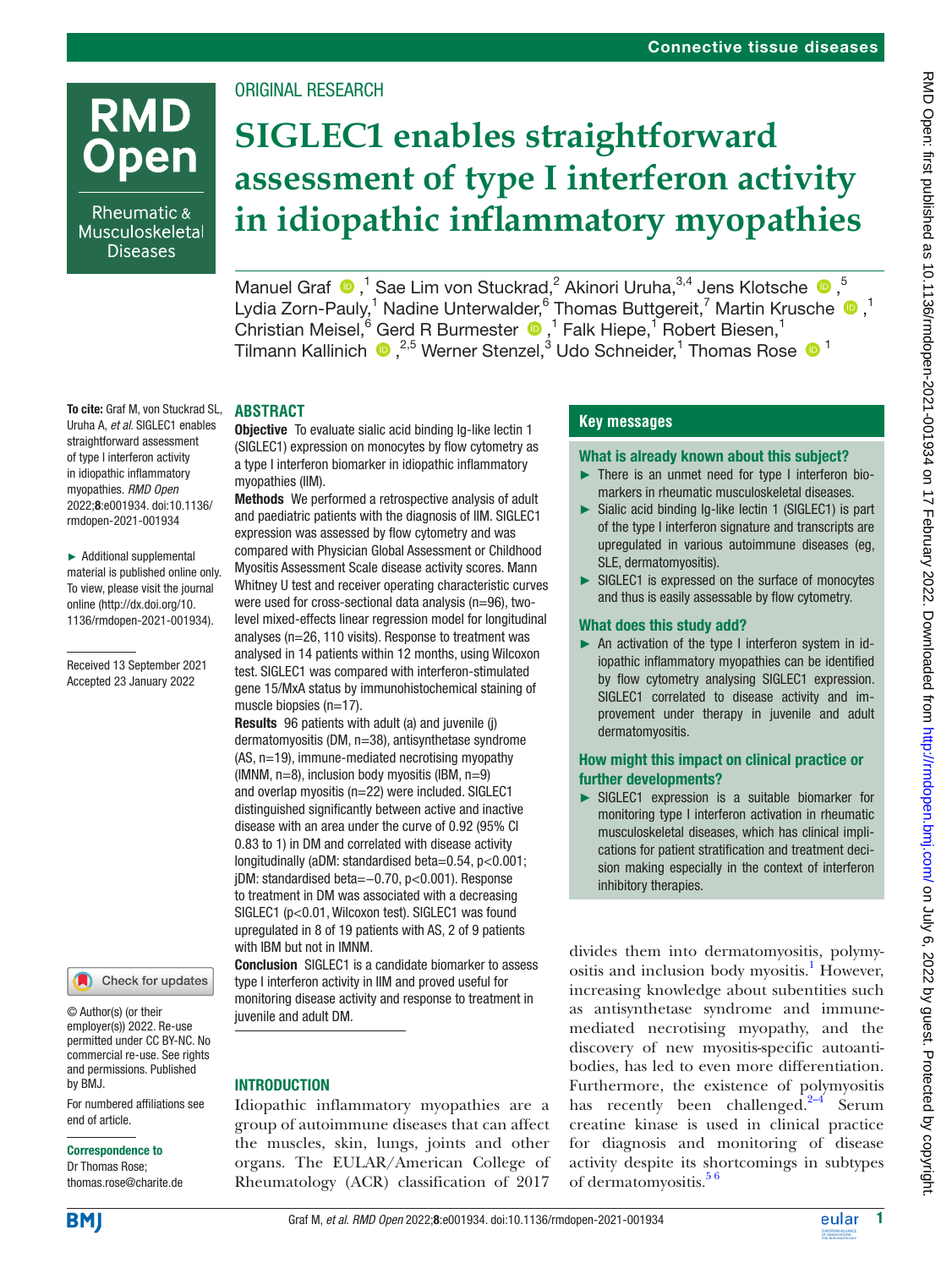Studies have pointed out a crucial role of type I interferons in the etiopathogenesis of connective tissue diseases such as systemic lupus erythematosus and idiopathic inflammatory myopathies, $78$  and therefore, have become therapeutic targets of interest. $9-12$  An upregulation of type I interferon-inducible transcripts was found in peripheral blood, muscle and skin biopsy specimens, particularly in patients with adult and juvenile dermatomyositis, showing a correlation with disease activity in adult and juvenile dermatomyositis.[7 13–20](#page-8-3) However, type I interferon activation varies individually and is frequently not present. Thus, an easy assessable type I interferon biomarker for patient stratification and disease activity monitoring in routine clinical diagnostics is highly needed.<sup>[21](#page-8-5)</sup>

Analysing the type I interferon signature in whole blood, SIGLEC1 (sialic acid binding Ig-like lectin 1, CD169), although monocyte restricted, was found to be a highly upregulated transcript in patients with adult and juvenile dermatomyositis, systemic lupus erythematosus and various genetic interferonopathies.<sup>[13 22–25](#page-8-6)</sup> However, the whole blood type I interferon signature is influenced by potentially disruptive factors (such as changes in immune blood cell distribution) that prevent optimal longitudinal comparative analysis. $^{26}$  $^{26}$  $^{26}$  Moreover, PCR testing and interpretation can be challenging and timeconsuming. Hence, a cell-specific approach to analysing type I interferon activity by measuring cell surface expression of SIGLEC1 on monocytes by flow cytometry could be advantageous. $26$  The utility of SIGLEC1 assessment by flow cytometry has been shown very recently in juvenile dermatomyositis,<sup>27</sup> adult and juvenile systemic lupus erythematosus,<sup>25 28–31</sup> systemic sclerosis,<sup>32</sup> Sjögren's syndrome, $33$  genetic interferonopathies $34$  and viral infections including COVID-19,<sup>35</sup> but has not been analysed in adult dermatomyositis and other subtypes of idiopathic inflammatory myopathies.

The aim of this study was to analyse the usefulness of flow cytometric measurement of SIGLEC1 expression on monocytes as a biomarker for type I interferon activity in patients with idiopathic inflammatory myopathies, and to determine if SIGLEC1 expression in blood correlates with disease activity, specific autoantibody profiles, response to treatment and type I interferon activity in skeletal muscle biopsies.

## MATERIALS AND METHODS Study population

Adult and Paediatric Rheumatology of Charité - Universitätsmedizin Berlin's hospital electronic patient record system was searched (MG and TR) for patients with a diagnosis of dermatomyositis, polymyositis, antisynthetase syndrome, inclusion body myositis, immune-mediated necrotising myopathy or overlap myositis and at least one flow cytometric measurement of SIGLEC1 expression on monocytes during the period between July 2015 and May

2020. Control groups consisted of patients with systemic lupus erythematosus and healthy individuals.

## Laboratory measurement of SIGLEC1 and autoantibodies

Blood samples for the analysis of SIGLEC1 (CD169) expression on monocytes, creatine kinase and autoantibody profiles were obtained on an outpatient or inpatient basis as part of routine diagnostics at the Charité - Universitätsmedizin Berlin, and they were analysed at Labor Berlin - Charité Vivantes.

SIGLEC1 expression in whole blood was determined by flow cytometry using a highly standardised quantitative assay ([online supplemental eText S1\)](https://dx.doi.org/10.1136/rmdopen-2021-001934), as described by Stuckrad *et al*. [28](#page-8-10) The CD169/SIGLEC-1 assay is an accredited method according to EN ISO 15189. Standardisation procedure of this method is based on a protocol based on a flow cytomtric assay to quantify HLA-DR expression on monocytes.<sup>36</sup> The lower limit of quantitation of this assay was 1200 monoclonal antibodies bound per cell (mAb/ cell). The reference range for the expression of SIGLEC1 in healthy controls was determined to be less than 2400 mAb/cell.

Screening for IgG antinuclear antibodies (ANA) in human serum was performed as part of the routine diagnostics using the AESKUSLIDES ANA-HEp-2 indirect immunofluorescence assay from AESKU.GROUP (Wendelsheim, Germany). Qualitative determination of ANA (SS-A 52, SS-A 60, SS-B, RNP-70, Sm, RNP/Sm, Scl-70, centromere B and Jo1) in human serum was performed using the ANACombi ELISA from Orgentec (Mainz, Germany). Myositis-specific (anti-NXP2, anti-TIF1γ, anti-MDA5, anti-SRP, anti-Mi2, anti-OJ, anti-EJ, anti-PL7, anti-PL12, anti-Jo1 and anti-SAE) and myositisassociated autoantibodies (anti-Ku, anti-PM75, anti-PM100 and anti-Ro52) were determined in serum using the EUROLINE Autoimmune Inflammatory Myopathies 16 Ag line immunoassay (Euroimmun, Lübeck, Germany). Anti-HMGCR antibodies were determined using QUANTA Flash (Inova Diagnostics, San Diego, California, USA).

## Assessment of disease activity

Juvenile patients with idiopathic inflammatory myopathies were routinely evaluated with the Childhood Myositis Assessment Scale (CMAS) by a trained physiotherapist at the time of their visit, as described by Rider *et al*. [37](#page-9-5) CMAS is a validated tool to measure muscle strength and endurance in juvenile idiopathic inflammatory myopathies.<sup>37</sup> <sup>38</sup> Physiotherapists were not informed about laboratory parameters, such as creatine kinase or SIGLEC1 expression. The Physician Global Assessment (PGA), with scores ranging from 0 (no disease activity) to 10 (high disease activity), was used to rate overall disease activity in juveniles and adults. If PGA data was missing in the medical records, it was determined retrospectively by two experienced rheumatologists (US and SLvS) based on all available information except for SIGLEC1 expression. Visit 1 was defined as the date of the patient's first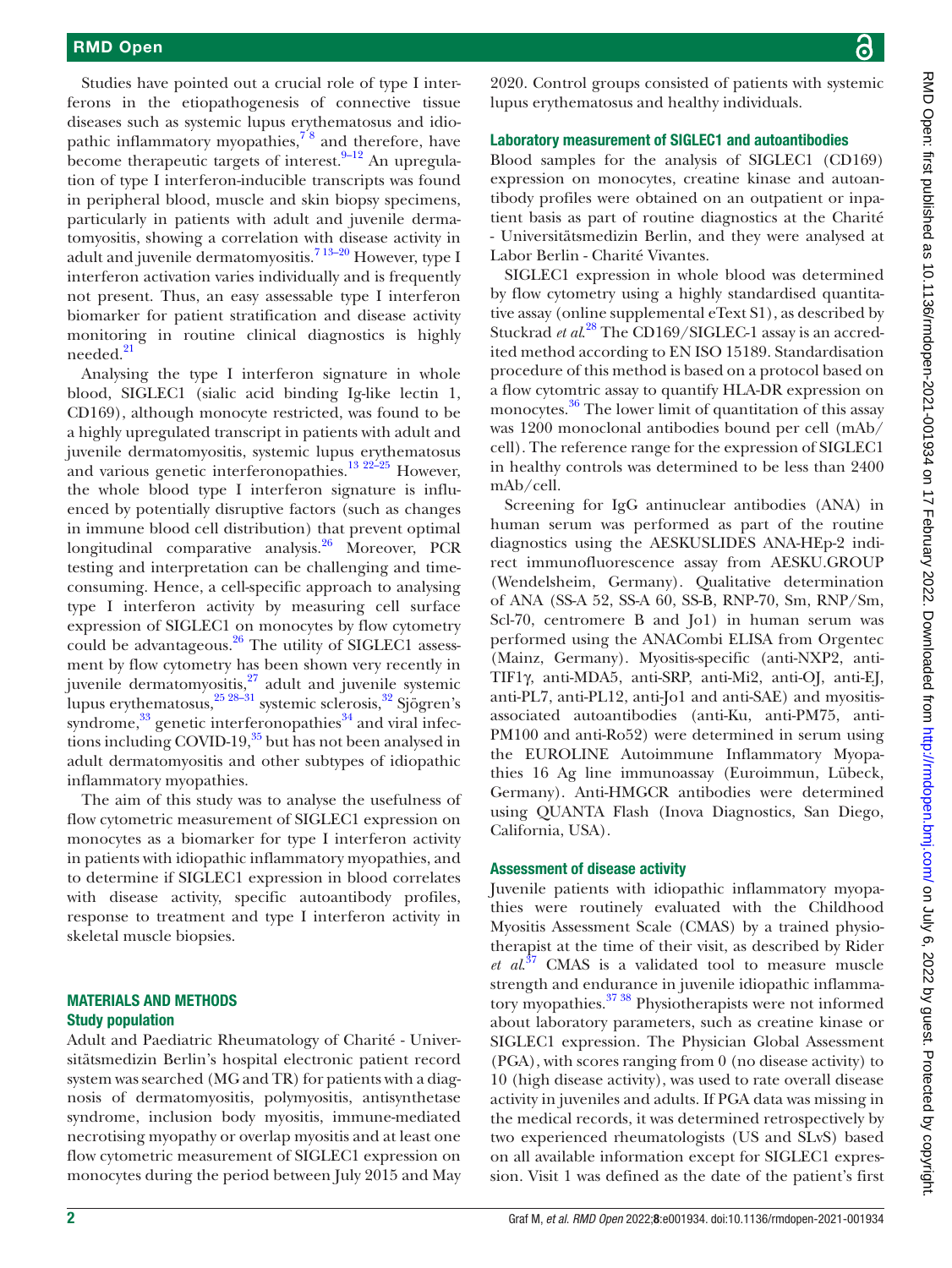SIGLEC1 expression measurement at our clinic. We did not investigate an association of SIGLEC1 with clinical manifestations in dermatomyositis and antisynthetase syndrome since the heterogeneity of these diseases resulted in a low number of patients in each subgroup, which may result in false positive findings and invalid conclusions from statistical analysis.

## Response to treatment analysis

To assess a clinically meaningful response to treatment in juvenile and adult patients with dermatomyositis we included all patients with (A) active disease (PGA  $\geq$ 5) on the first visit (B) a follow-up visit in a time frame of 3 to 12 months and (C) reduction of PGA by at least 20% (as proposed by Rider *et al*<sup>[39](#page-9-6)</sup>).

## Assessment of type I interferon activity in muscle biopsies

Interferon-stimulated gene 15 (ISG15) and myxovirus resistance protein A (MxA) reflect the type I interferon activity<sup>40</sup> and their protein expression can be assessed by immunohistochemical (IHC) analysis. Fixation of the muscle was done by standard cryofixation in methylbutane precooled in liquid nitrogen at a temperature of –120°C. The tissue was mounted on tissueTek on a cork plate and was moved in small circles for 60 s in the alcohol. Briefly, 7–8 µm cryosections of skeletal muscle biopsies were stained using MxA (Santa Cruz polyclonal, Mx1/2/3, H-285, sc-50509, 1:100) and ISG15 (Abcam, clone ab14374, 1:50) as the primary antibodies, and IHC analysis was performed using the iVIEW DAB (3,3'-diaminobenzidine) Benchm. Detection Kit 05266157001/760- 091 (Ventana Medical Systems, Tucson, Arizona, USA), as previously described.[41 42](#page-9-8) The kit specifically detects mouse IgG, IgM and rabbit IgG antibodies bound to antigen and the specific antibody is located by a biotin-conjugated secondary antibody. Following this, a streptavidin enzyme (streptavidin-HRP) conjugates with the biotin-bound secondary antibody and visualisation is made possible via hydrogen peroxide substrate and DAB, producing a brown precipitate. Appropriate biotinylated secondary antibodies were used for signal amplification, and visualisation of the reaction product was carried out on a Benchmark XT immunostainer (Ventana) using a standardised procedure. As previously described, MxA and ISG15 staining in the cytoplasm was considered positive except for necrotic or regenerating fibres. Fibres with equivocally faint staining were considered negative.<sup>41 42</sup> Appropriate positive and negative controls (tissue reactions) were used where necessary. Additionally, normal muscle or physiological control (eg, staining of arterioles by C5b-9, MHC class I positivity of capillaries) were used as negative control for all reactions. Negative control staining with an irrelevant antibody is presented in [online supplemental eFigure S8.](https://dx.doi.org/10.1136/rmdopen-2021-001934) Biopsies were included in this study only if performed within 7 days of SIGLEC1 measurement in blood.

## Statistical analysis

Quantitative data are presented as mean (range) or median (IQR), and qualitative data are presented as

absolute numbers (percentage). The Mann-Whitney U test (MWU) was used to compare groups with nonnormally distributed data. Spearman's rank test was used to evaluate correlations between SIGLEC1 or creatine kinase and disease activity scores (PGA, CMAS). Receiver operating characteristic curves were plotted to compare the capability of SIGLEC1 and creatine kinase to distinguish between active (PGA  $\geq$ 5) and inactive disease  $(PGA < 5)$ .

Longitudinal data analyses were performed using a twolevel mixed-effects linear regression model. Standardised beta coefficients (betaST) were reported to compare the strength of association between the following parameters of interest: (1) CMAS score and SIGLEC1/creatine kinase, respectively, in juvenile dermatomyositis and (2) PGA score and SIGLEC1/creatine kinase, respectively, in adult dermatomyositis. Clinically meaningful response to treatment was analysed using Wilcoxon matched-pairs signed rank test. Linear mixed models analyses were performed with STATA V.12.1, and Graphpad Prism V.9.1.2 was used for all other data analyses and graphs. Values of p<0.05 were considered statistically significant.

## Patient and public involvement

Patients and/or the public were not involved in the design, conduct, reporting or dissemination of this research.

## RESULTS

## Study population

Seventy-four patients with confirmed diagnoses of idiopathic inflammatory myopathies were included ([table](#page-3-0) 1) and 44 patients were excluded due to unclear diagnoses and/or insufficient clinical data. According to the EULAR/ACR criteria for idiopathic inflammatory myopathies,  $182.4\% - 100\%$  $182.4\% - 100\%$  of the patients with adult and juvenile dermatomyositis, antisynthetase syndrome and inclusion body myositis had a probable or definite diagnosis. This was the case for only 62.6% of the patients with immune-mediated necrotising myopathy, however, these diagnoses were conclusive according to clinical and morphological criteria, as discussed at the 224th ENMC International Workshop.<sup>[43](#page-9-9)</sup> The 'overlap' group consisted of 22 patients with overlap myositis (n=16), mixed connective tissue disease (n=5) and systemic sclerosis (n=1). No patient with isolated polymyositis as an independent entity could be identified in the time frame of 5 years.

## SIGLEC1 expression in inflammatory myopathies and control groups

Adult and juvenile dermatomyositis patients expressed high levels of SIGLEC1 (median, 5876 and 5272 mAb/ cell) ([figure](#page-4-0) 1 and [table](#page-3-0) 1). SIGLEC1 was upregulated in all newly diagnosed juvenile dermatomyositis patients  $(n=4, \text{ median}, 13735 \text{ mAb/cell})$  and in 77.8%  $(n=7)$ of the newly diagnosed adult dermatomyositis patients (n=9, median, 9812 mAb/cell). There was no significant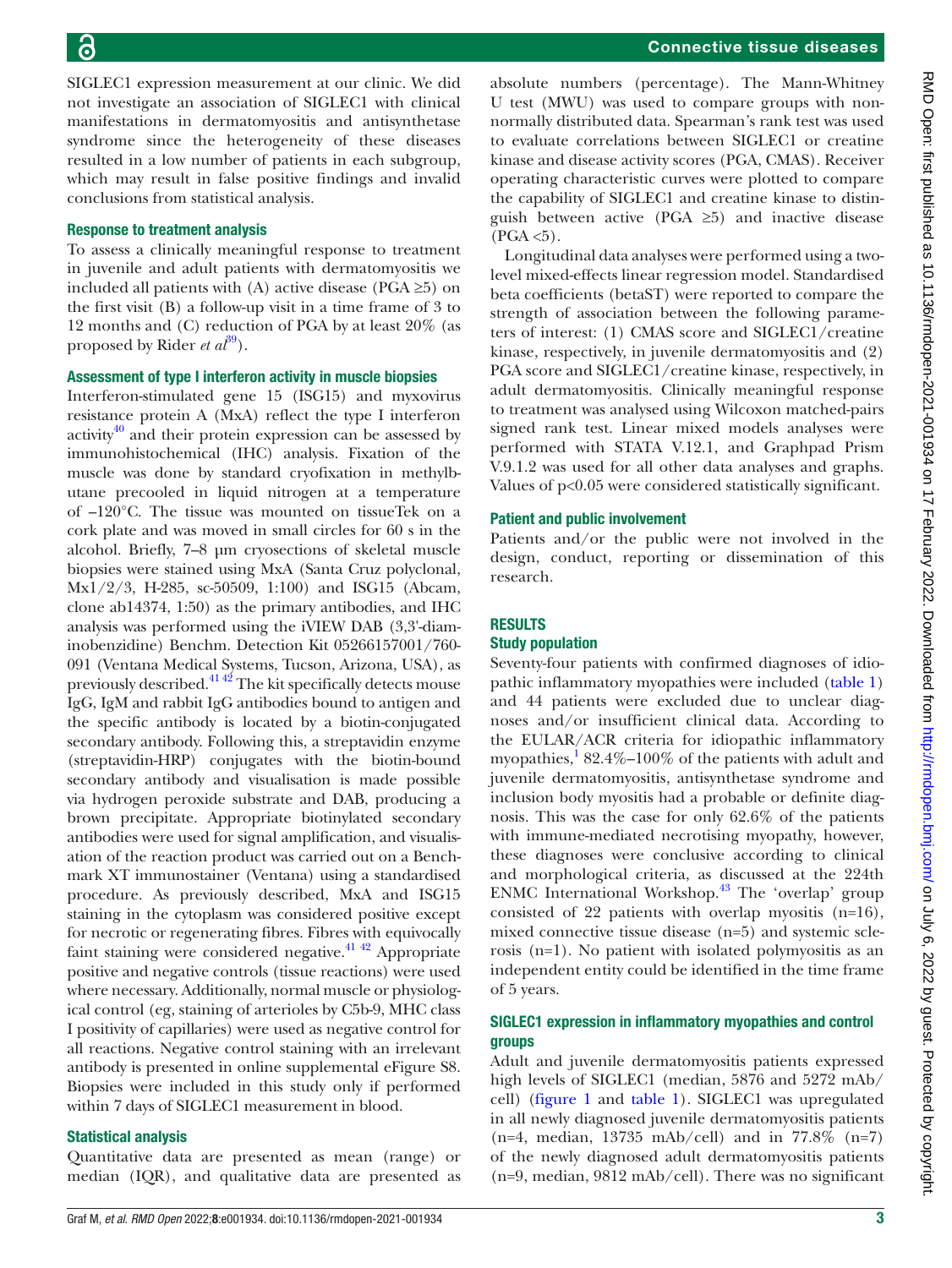<span id="page-3-0"></span>

| Patient characteristics<br>Table <sub>1</sub>                                                                                                                                                                                                                                                                                                                                                                                                                                                                                                                                                                                                                                                                                                     |                                |                              |                               |                                            |                             |                                                        |                                                                                                                        |                                                  |
|---------------------------------------------------------------------------------------------------------------------------------------------------------------------------------------------------------------------------------------------------------------------------------------------------------------------------------------------------------------------------------------------------------------------------------------------------------------------------------------------------------------------------------------------------------------------------------------------------------------------------------------------------------------------------------------------------------------------------------------------------|--------------------------------|------------------------------|-------------------------------|--------------------------------------------|-----------------------------|--------------------------------------------------------|------------------------------------------------------------------------------------------------------------------------|--------------------------------------------------|
| Patient characteristics                                                                                                                                                                                                                                                                                                                                                                                                                                                                                                                                                                                                                                                                                                                           | Adult DM<br>$(n=21)$           | Juvenile DM<br>$(n=17)$      | $(n=19)$<br>49                | (adult +juvenile)<br><b>MNM</b><br>$(n=8)$ | $(n=9)$<br><b>IBM</b>       | (adult +juvenile)<br>Control 1:<br>Overlap<br>$(n=22)$ | Control 2:<br>$(n=30)$<br>SLE                                                                                          | individuals<br>Control 3:<br>Healthy<br>$(n=19)$ |
| Female, n (%)                                                                                                                                                                                                                                                                                                                                                                                                                                                                                                                                                                                                                                                                                                                                     | 10(47.6)                       | 9(53)                        | 10(52.6)                      | 3(37.5)                                    | 6 (66.6)                    | 20 (90.9)                                              | 26 (86.67)                                                                                                             | 10 (52.63)                                       |
| Age at diagnosis, years, mean (range)                                                                                                                                                                                                                                                                                                                                                                                                                                                                                                                                                                                                                                                                                                             | 52.3 (20-84)                   | $9(2-16)$                    | 53.3 (17-77)                  | 56.9 (6-86)                                | 67 (52-79)                  | $39.5(10-77)$                                          | 41.7 (19-70)                                                                                                           | ND (18-62)                                       |
| Time since first diagnosis*, n (%)                                                                                                                                                                                                                                                                                                                                                                                                                                                                                                                                                                                                                                                                                                                |                                |                              |                               |                                            |                             |                                                        |                                                                                                                        |                                                  |
| <3 months                                                                                                                                                                                                                                                                                                                                                                                                                                                                                                                                                                                                                                                                                                                                         | 10(47.6)                       | 7(41.2)                      | 6(31.6)                       | 4 (50)                                     | $\circ$                     | 8 (36.4)                                               | 14(46.7)                                                                                                               | ≸                                                |
| $3-12$ months                                                                                                                                                                                                                                                                                                                                                                                                                                                                                                                                                                                                                                                                                                                                     | 3(14.3)                        | 2(11.8)                      | 5(26.3)                       | 2(25)                                      | 1(11)                       | 3(13.7)                                                | 3(10)                                                                                                                  | $\frac{1}{2}$                                    |
| $>12$ months                                                                                                                                                                                                                                                                                                                                                                                                                                                                                                                                                                                                                                                                                                                                      | 8(38)                          | 8(47.1)                      | 8(42.1)                       | 2(25)                                      | 8 (89)                      | 11(50)                                                 | 13(43.3)                                                                                                               | ≸                                                |
| SIGLEC1 expression, mAb/cell,<br>median (IQR)*                                                                                                                                                                                                                                                                                                                                                                                                                                                                                                                                                                                                                                                                                                    | 5876 (1211-<br>10282)          | 5272 (1200-<br>12691)        | 1580 (1200-<br>3390)          | 1246 (1200-1853)  1949 (1306-<br>4602)     |                             | 1661 (1200-6915)                                       | 7947 (3695-11924)                                                                                                      | 1200 (1200-<br>1200)                             |
| CK, U/I, median (IQR)*                                                                                                                                                                                                                                                                                                                                                                                                                                                                                                                                                                                                                                                                                                                            | $442.5$ ), NR=1<br>$109(74.5-$ | 218.5 (116.3-<br>1988), NR=1 | $2173$ ), NR=1<br>627 (102.3- | 2118 (445.8-<br>4353)                      | 988.5), NR=1<br>497 (322.5- | 421 (68-962.3),<br>$NR=4$                              | 62.5 (45.4-97.3)                                                                                                       | $\frac{\Omega}{\Sigma}$                          |
| CRP, mg/L, median (IQR)*                                                                                                                                                                                                                                                                                                                                                                                                                                                                                                                                                                                                                                                                                                                          | $4.95(0.7-24),$<br>$NR=1$      | $0.8(0.3-3.3),$<br>NR=2      | $5.5(1.9-29.1)$<br>$N = 1$    | $2.75(0.68 - 11.3)$ ,<br>$NR=2$            | $3.3(1.3-33)$ ,<br>$NR=1$   | $3.0(0.9 - 7.4)$ , NR=2                                | $2.4(0.7 - 17.3)$                                                                                                      | $\frac{D}{Z}$                                    |
| Biopsy-confirmed IIM diagnosis/<br>performed biopsies                                                                                                                                                                                                                                                                                                                                                                                                                                                                                                                                                                                                                                                                                             | 14/15                          | 6/7                          | $\frac{6}{1}$                 | 6/7                                        | 9/9                         | 0/10                                                   | ₹                                                                                                                      | ₹                                                |
| 'Definite' or 'probable' IIM as per<br>EULAR/ACR criteria, n (%)                                                                                                                                                                                                                                                                                                                                                                                                                                                                                                                                                                                                                                                                                  | 19(90.5)                       | 13(82.4)                     | 17(89.5)                      | 5(62.6)                                    | 9 (100%)                    | $\frac{1}{2}$                                          | $\frac{4}{2}$                                                                                                          | $\frac{1}{2}$                                    |
| PGA, mean (range)*                                                                                                                                                                                                                                                                                                                                                                                                                                                                                                                                                                                                                                                                                                                                | $6(2-10)$                      | $4.4(0-8)$                   | $5.4(2-9)$                    | $4.9(2-8)$                                 | $4.22(3-6)$                 | 4.5 (3-9), $NR=7$                                      | $\lessgtr$                                                                                                             | $\lessgtr$                                       |
| CMAS, mean (range) <sup>†</sup>                                                                                                                                                                                                                                                                                                                                                                                                                                                                                                                                                                                                                                                                                                                   | $\frac{1}{2}$                  | $NR=4$<br>$35(2-52)$ ,       | $\frac{1}{2}$                 | $\frac{1}{2}$                              | $\frac{4}{2}$               | $\frac{1}{2}$                                          | $\frac{4}{5}$                                                                                                          | $\frac{4}{2}$                                    |
| SLEDAI-2k, mean (range)                                                                                                                                                                                                                                                                                                                                                                                                                                                                                                                                                                                                                                                                                                                           | ₹                              | ⋚                            | ≸                             | ⋚                                          | ≨                           | ≸                                                      | $6.6(0 - 24)$                                                                                                          | $\lessgtr$                                       |
| Prednisolone, no of patients (mean in   12 (36.1 mg/day)  9 (8.3 mg/<br>mg/day on visit 1)<br>mg/day on visit 1)                                                                                                                                                                                                                                                                                                                                                                                                                                                                                                                                                                                                                                  |                                | day),                        | 16 (13.3 mg/day)              | 4(13.1 mg/day)                             | $3(7.5 \text{ mg/day})$     | $9(6.9 mg/day),$<br>NR=1                               | 17 (NR)                                                                                                                | $\frac{4}{2}$                                    |
| Other medication*, n (%)                                                                                                                                                                                                                                                                                                                                                                                                                                                                                                                                                                                                                                                                                                                          |                                |                              |                               |                                            |                             |                                                        |                                                                                                                        |                                                  |
| Hydroxychloroquine/chloroquine                                                                                                                                                                                                                                                                                                                                                                                                                                                                                                                                                                                                                                                                                                                    | 1(4.8)                         | 2(11.8)                      | 3(15.8)                       |                                            |                             | 3(13.7)                                                | 10(33.3)                                                                                                               | $\frac{1}{2}$                                    |
| Intravenous immunoglobulin                                                                                                                                                                                                                                                                                                                                                                                                                                                                                                                                                                                                                                                                                                                        | 2(9.5)                         | 2(11.8)                      | 1(5.3)                        | 1(12.5)                                    | 1(11.1)                     | $\mathbf{I}$                                           | $\mathbf{I}$                                                                                                           | ≸                                                |
| Methotrexate                                                                                                                                                                                                                                                                                                                                                                                                                                                                                                                                                                                                                                                                                                                                      | 1(4.8)                         | 6(35.3)                      | 3(15.8)                       | 1(12.5)                                    | 1(11.1)                     | 4(18.2)                                                | 1(3.3)                                                                                                                 | $\frac{4}{2}$                                    |
| Rituximab                                                                                                                                                                                                                                                                                                                                                                                                                                                                                                                                                                                                                                                                                                                                         | J.                             | $\mathbf{I}$                 | 2(10.5)                       | $\mathbf{I}$                               | 1(11.1)                     | J.                                                     | $\mathbf{I}$                                                                                                           | $\lessgtr$                                       |
| <b>JAK</b> Inhibitor                                                                                                                                                                                                                                                                                                                                                                                                                                                                                                                                                                                                                                                                                                                              | 3(14.3)                        |                              |                               |                                            | т                           |                                                        | $\mathbf{I}$                                                                                                           | $\frac{4}{2}$                                    |
| MMF/CsA/Cyc/AZA                                                                                                                                                                                                                                                                                                                                                                                                                                                                                                                                                                                                                                                                                                                                   | 5(23.8)                        | 3(17.6)                      | 5(26.3)                       | 2(25)                                      | $\mathbf{I}$                | 3(13.7)                                                | 6 (20)                                                                                                                 | ≸                                                |
| No medication                                                                                                                                                                                                                                                                                                                                                                                                                                                                                                                                                                                                                                                                                                                                     | 8(38.1)                        | 7(41.2)                      | 3(15.8)                       | 4 (50)                                     | 5 (55.6)                    | 10(45.5)                                               | 13(43.3)                                                                                                               | 19 (100)                                         |
| ACR, American College of Rheumatology; AS, antisynthetase syndrome; AZA, azathioprine; CK, creatine kinase; CMAS, Childhood Myositis Assessment Scale; CRP, C reactive protein; CsA, ciclosporin<br>monoclonal antibody; MCTD, mixed connective tissue disease; MMF, mycophenolate mofetil; n, absolute value; NA, not applicable; ND, not determined; NR, not reported; PGA, physician global<br>assessment; SIGLEC1, sialic acid binding Ig-like lectin 1; SLE, systemic lupus erythematosus; SLEDAI-2k, Systemic Lupus Erythematosus Disease Activity Index 2000.<br>A; Cyc, cyclophosphamide; DM, dermatomyositis; IBM, inclusion body<br>†On first visit with assessment of SIGLEC1 and CMAS.<br>"On first visit with assessment of SIGLEC1. |                                |                              |                               |                                            |                             |                                                        | myostits; IIM, idiopathic inflammatory myopathies; IMNM, immune-mediated necrotising myopathy; JAK, Janus Kinase; Mab, |                                                  |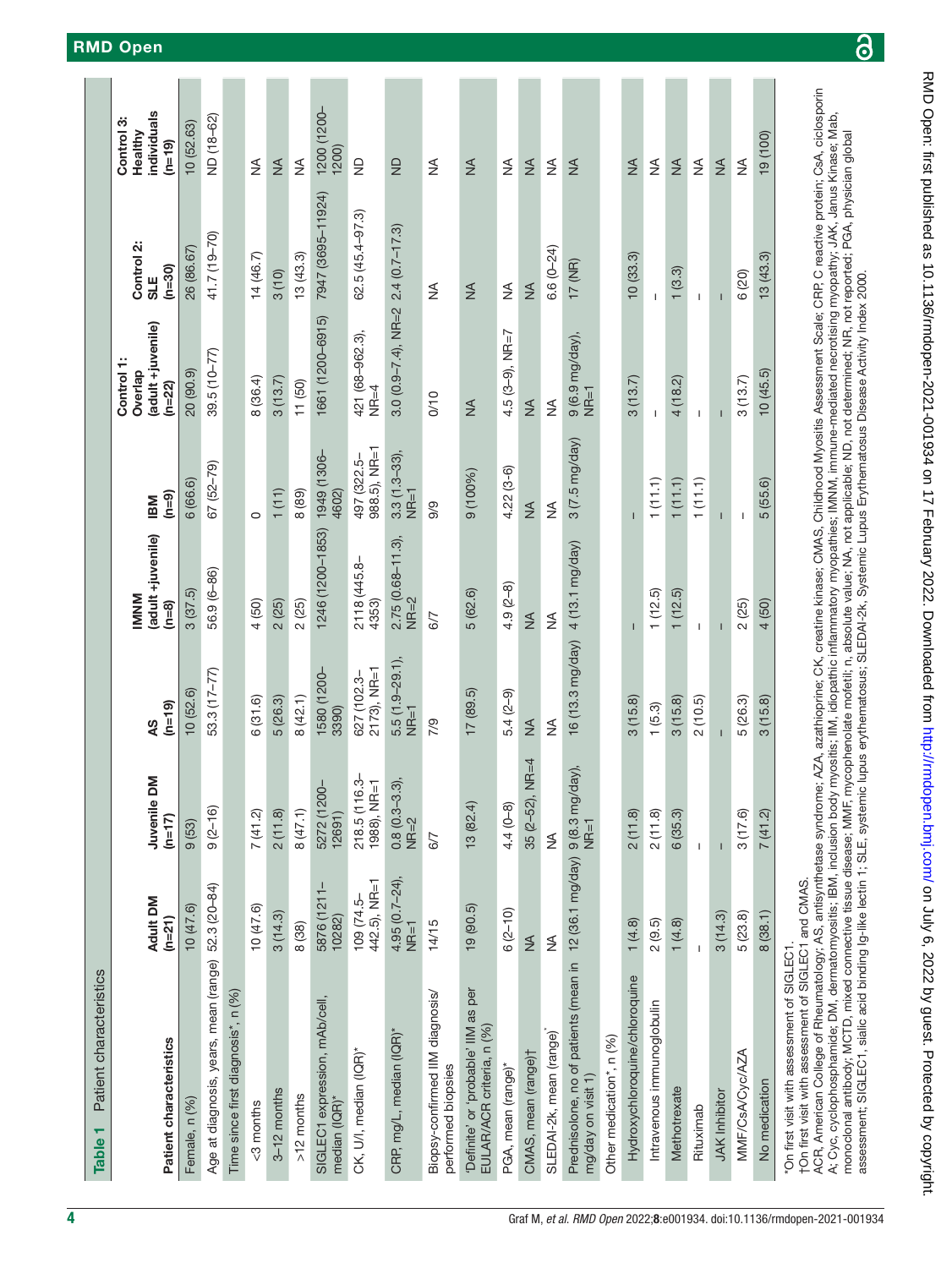

<span id="page-4-0"></span>Figure 1 SIGLEC1 expression on monocytes of all patients at first visit. Horizontal bars show median values. Mann-Whitney U test was used to compare patients with the following idiopathic inflammatory myopathies (IIM) adult (n=21) and juvenile (n=17) dermatomyositis (DM), antisynthetase syndrome (AS, n=18), immune-mediated necrotising myopathy (IMNM, n=8), inclusion body myositis (IBM, n=9)—with healthy individuals (n=19); \*\*\*p<0.001; ns, not significant; SIGLEC1, sialic acid binding Ig-like lectin 1; SLE, systemic lupus erythematosus.

difference in SIGLEC1 expression between adult/juvenile dermatomyositis and systemic lupus erythematosus (systemic lupus erythematosus vs adult dermatomyositis: p=0.172; systemic lupus erythematosus vs juvenile dermatomyositis: p=0.485; MWU). Elevated SIGLEC1 expression was observed in two patients with inclusion body myositis (both anti-Ro52<sup>+</sup>, one anti-U1RNP<sup>+</sup> and anti-Ku<sup>+</sup>). In the overlap group, six patients showed elevated SIGLEC1 levels: four with mixed connective tissue disease (anti-U1RNP<sup>+</sup> ), one with anti-Ku antibodies, and one with overlap to juvenile systemic lupus erythematosus. In patients with systemic lupus erythematosus, SIGLEC1 correlated with the systemic lupus erythematosus disease activity index-2k ( $r=0.46$ ,  $p=0.013$ , Spearman's r).

#### SIGLEC1 expression and disease activity

To determine if SIGLEC1 expression is associated with disease activity, each subgroup of idiopathic inflammatory myopathies was divided into two groups by PGA score: PGA<5 (no to moderate disease activity) and PGA≥5 (moderate to severe disease activity) [\(figures](#page-4-1) 2 [and 3](#page-4-1)). There was a significant difference between the two groups in adult dermatomyositis  $(p<0.001,$ MWU) and juvenile dermatomyositis (p<0.001, MWU). SIGLEC1 levels generally correlated with PGA levels in adult and juvenile dermatomyositis (adult dermatomyositis: r=0.81, p<0.001 and juvenile dermatomyositis:



<span id="page-4-1"></span>Figure 2 SIGLEC1 expression in DM patients (A) adult and juvenile DM subgroups (n=21/n=17) are separated by PGA score: PGA <5 (no to moderate disease activity) and PGA ≥5 (moderate to severe disease activity). Horizontal bars show median values; asterisks (\*) represent significant results (p<0.05). The Mann-Whitney U test was used to compare groups. (B) Receiver operating characteristic curves for SIGLEC1 and creatine kinase in juvenile and adult DM (n=38). The curves show the ability of each biomarker to distinguish between patients with PGA ≥5 (moderate to severe disease activity) and PGA <5 (no to moderate disease activity): SIGLEC1: AUC=0.92, 95% CI 0.83 to 1; p<0.001; CK: AUC=0.71; 95% CI 0.54 to 0.89; p=0.04 (C) SIGLEC1 expression in adult and juvenile DM patients with a clinically meaningful improvement between the first visit and 3–12 months after the first visit (n=14, p<0.01, Wilcoxon test). The median and IQR for each time point is shown. AUC, area under the curve; DM, dermatomyositis; PGA, physician global assessment; SIGLEC1, sialic acid binding Ig-like lectin 1.

r=0.80, p<0.001; Spearman's r) [\(online supplemental](https://dx.doi.org/10.1136/rmdopen-2021-001934) [eFigure S3](https://dx.doi.org/10.1136/rmdopen-2021-001934)). We also analysed the capability of SIGLEC1 and creatine kinase to distinguish between PGA <5 and PGA  $\geq$ 5 and found a high area under the curve (AUC) for SIGLEC1 in dermatomyositis  $(AUC=0.92, p<0.001)$ and both dermatomyositis subgroups (juvenile dermatomyositis: AUC=0.97, p=0.001; adult dermatomyositis: AUC=0.96, p=0.002). The AUC was lower for creatine kinase (dermatomyositis: AUC=0.71; p=0.04; juvenile dermatomyositis: AUC=0.94, p=0.003; adult dermatomyositis:  $AUC=0.60$ ,  $p=0.513$ ) ([figure](#page-4-1) 2 and [online](https://dx.doi.org/10.1136/rmdopen-2021-001934) [supplemental eFigure S1](https://dx.doi.org/10.1136/rmdopen-2021-001934)). To identify the best cut-off point for SIGLEC1 in dermatomyositis, we applied the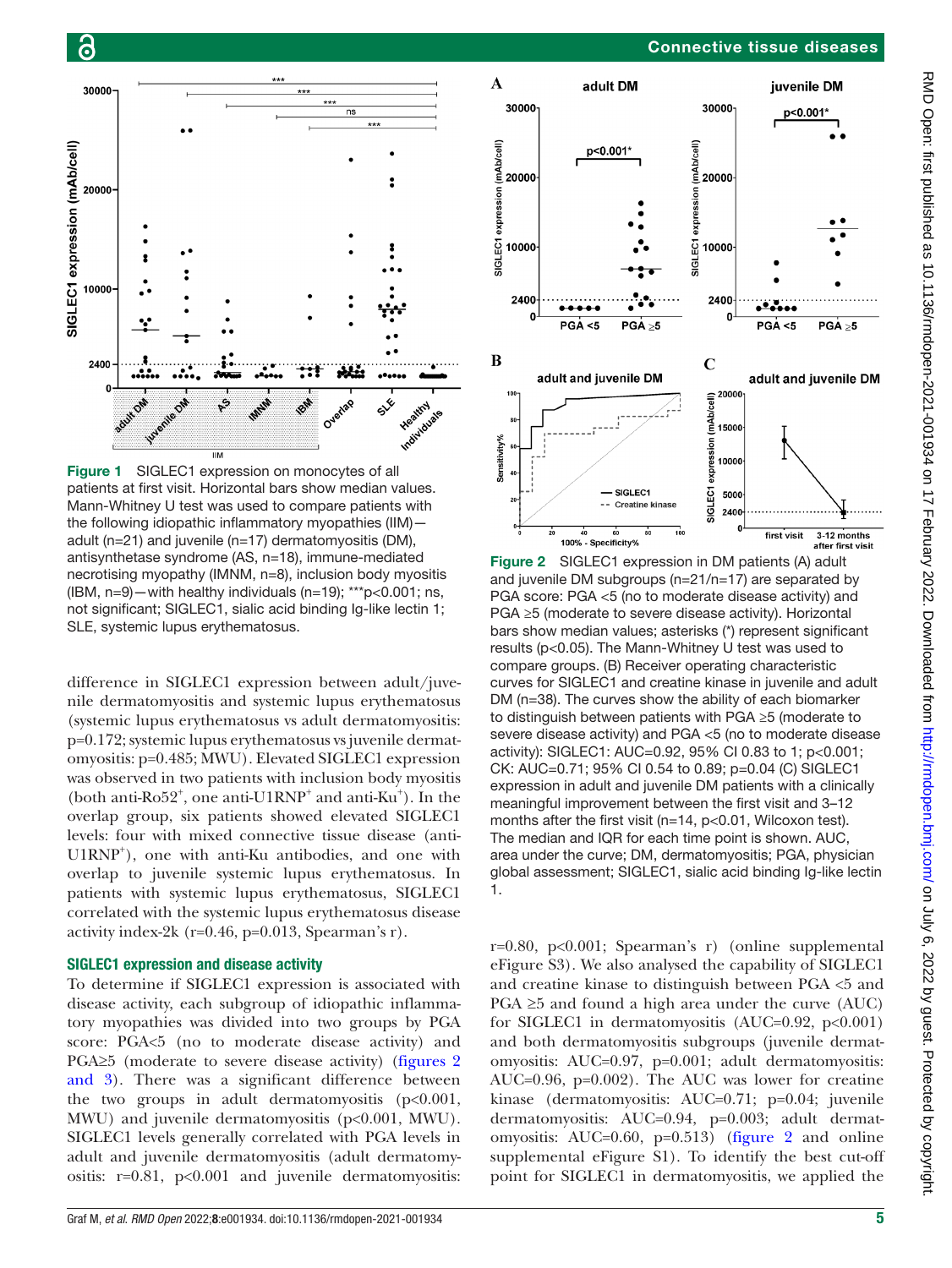

<span id="page-5-0"></span>Figure 3 SIGLEC1 expression versus disease activity in AS, IMNM and IBM subgroups, separated by PGA score: PGA <5 (no to moderate disease activity) and PGA ≥5 (moderate to severe disease activity). Horizontal bars show median values. The Mann-Whitney U test was used to compare groups. AS, antisynthetase syndrome; IBM, inclusion body myositis; IMNM, immune-mediated necrotising myopathy; PGA, Physician Global Assessment; SIGLEC1, sialic acid binding Ig-like lectin 1.

Youden-index (J=sensitivity + specificity  $-1$ ) and found a lower threshold of 2383 mAb/monocyte (sensitivity 87,5%; specificity 85,71%), with a positive predictive value of 91.3%. In juvenile dermatomyositis, SIGLEC1 correlated with CMAS ( $r=-0.57$ ,  $p=0.046$ ; Spearman's r) in cross-sectional analysis, while creatine kinase showed no significant correlation with CMAS (r=−0.40, p=0.180, Spearman's r) [\(online supplemental eFigure S2](https://dx.doi.org/10.1136/rmdopen-2021-001934)).

In the longitudinal analyses based on a total of 65 visits by 12 juvenile dermatomyositis patients (SIGLEC1 vs CMAS) and 45 visits by 14 adult dermatomyositis patients (SIGLEC1 vs PGA), SIGLEC1 correlated with disease activity in juvenile (SIGLEC1 vs CMAS: betaST=−0.70, p<0.001) and adult dermatomyositis (SIGLEC1 vs PGA: betaST=0.54,  $p<0.001$ ) [\(table](#page-6-0) 2). The correlations between disease activity and SIGLEC1 were stronger than those between disease activity and creatine kinase in all analyses. The increase or decrease of SIGLEC1 between two consecutive visits was associated with changes in disease activity scores. Results for creatine kinase were not significant. Longitudinal graphs of biomarkers and disease activity are presented in [online supplemental](https://dx.doi.org/10.1136/rmdopen-2021-001934) [eFigure S4 and S5](https://dx.doi.org/10.1136/rmdopen-2021-001934).

Fourteen patients with dermatomyositis (adult, n=6 and juvenile, n=8) fulfilled the inclusion criteria for our response to treatment analysis. Between the two visits, there was a significant reduction of SIGLEC1 expression (median of differences −10059, IQR −6058 to −12152, p<0.01, Wilcoxon test) [\(figure](#page-4-1) 2). PGA scores between the respective visits improved by −76.5% (median of differences, IQR −63% to −91%). Medication for the treatment were as followed: Prednisolone (n=14), Methotrexate (n=9), Intravenous Immunoglobulin (n=9), Hydroxychloroquine (n=4), Azathioprine (n=3), Cyclophosphamide (n=2).

No significant correlation between SIGLEC1 and disease activity was detected in patients with antisynthetase syndrome, inclusion body myositis or immune-mediated

necrotising myopathy ([figure](#page-5-0) 3 and [online supplemental](https://dx.doi.org/10.1136/rmdopen-2021-001934) [eFigure S3](https://dx.doi.org/10.1136/rmdopen-2021-001934)).

## SIGLEC1 expression and myositis-specific autoantibodies

Subgroup analysis of juvenile and adult dermatomyositis patients with moderate to high disease activity (PGA  $\geq 5$ ) revealed elevated SIGLEC1 expression in 5/5 patients with TIF1γ-antibodies, 6/7 with MDA5-antibodies, 4/5 with NXP2-antibodies and 2/3 with Mi2-antibodies. Those with immune-mediated necrotising myopathy-associated antibodies (anti-SRP, anti-HMGCR) had consistently low SIGLEC1 expression ([figure](#page-7-0) 4).

## Comparison of SIGLEC1 expression on monocytes with ISG15/ MxA status in muscle tissue

Of the 17 muscle samples eligible for IHC staining (inclusion criteria: 7 days or less between SIGLEC1 measurement and muscle biopsy), 7 (41.2%) were positive for ISG15 and/or MxA. The average time between SIGLEC1 measurement and muscle biopsy was 3 days (range: 0–7 days). All muscle biopsy patients that were positive for ISG15/MxA (in staining) had elevated SIGLEC1 expression on monocytes in peripheral blood [\(figure](#page-7-1) 5), but one patient with antisynthetase syndrome had only minimal elevation (2449 mAb/cell). Three patients with upregulation of SIGLEC1 expression had a negative ISG15/MxA status and were diagnosed with dermatomyositis: one had anti-TIF1γ antibodies, one did not have any myositisspecific autoantibodies, and one had anti-MDA5<sup>+</sup> amyopathic dermatomyositis. One patient with inclusion body myositis who was positive for SIGLEC1 expression on monocytes and in IHC staining in muscle biopsy was also positive for anti-Ku, anti-U1RNP and anti-Ro52 antibodies [\(online supplemental eTable S1\)](https://dx.doi.org/10.1136/rmdopen-2021-001934).

## **DISCUSSION**

We found that SIGLEC1 expression on monocytes correlated with disease activity in patients with juvenile and adult dermatomyositis. Clinically meaningful improvement under therapy was associated with a significant decrease in SIGLEC1 expression. These results are in line with studies that analysed type I interferon transcripts, $13-19$  but with the advantage of being easily assessable by flow cytometry. Very recently, Lerkvaleekul *et*  $a<sup>{p}</sup><sup>7</sup>$ published data of SIGLEC1 in 21 patients with newly diagnosed juvenile dermatomyositis. They found, that SIGLEC1 expression correlated to disease activity and was superior to predict treatment response compared with an ISG score consisting of five genes. Our results validate the findings in juvenile dermatomyositis and by that underline the potential of SIGLEC1 in clinical routine diagnostics.

In our study, SIGLEC1 could distinguish between active and inactive disease in adult and juvenile dermatomyositis patients with a large AUC. In this context, published results in a comment suggest the utility of direct assessment of interferon by using a highly sensitive interferonalpha single-molecule array (SIMOA) digital ELISA in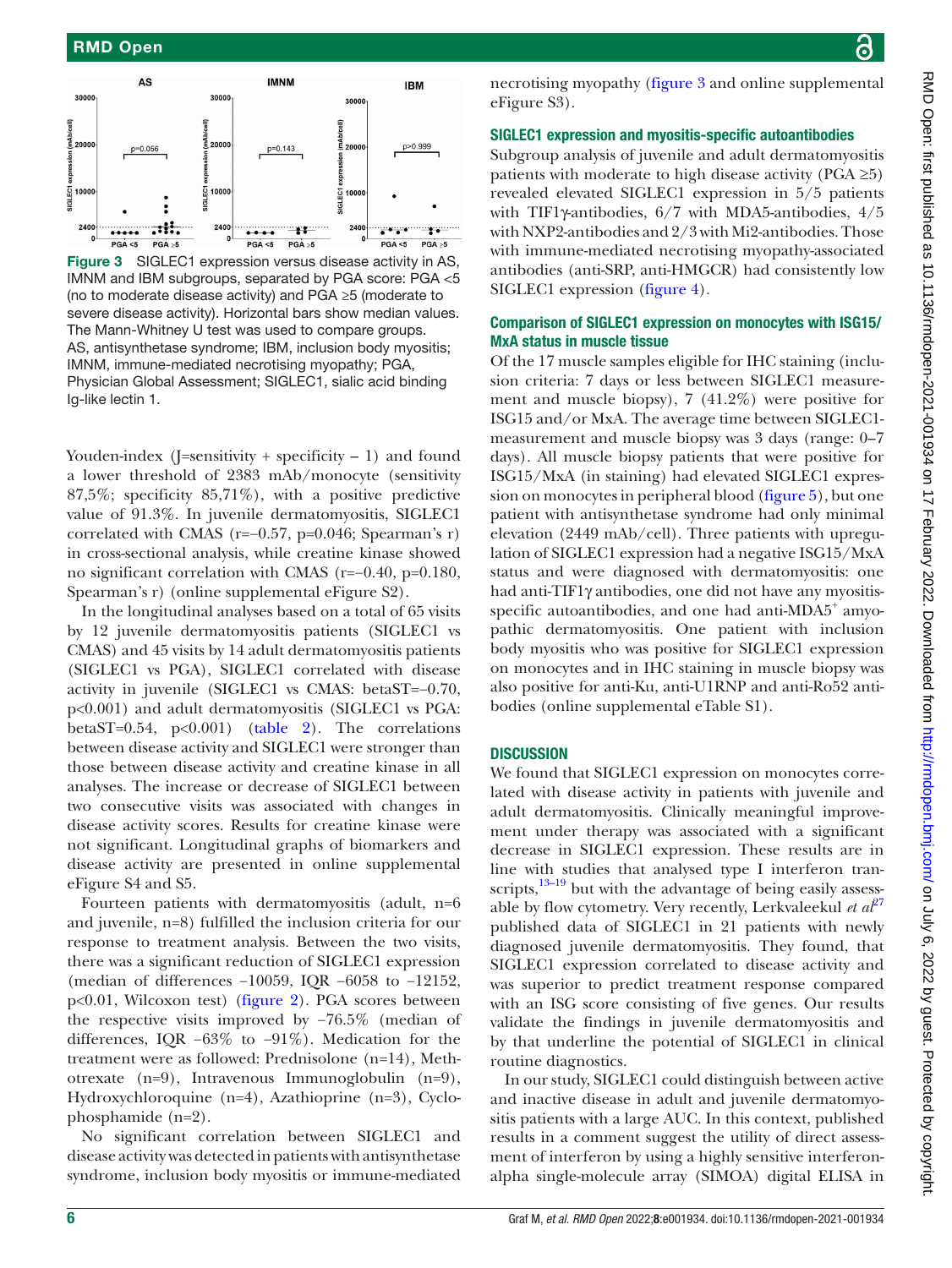<span id="page-6-0"></span>Table 2 Results of longitudinal analyses comparing SIGLEC1 and CK with disease activity scores (CMAS/PGA) for (A) 12 juvenile and (B) 14 adult dermatomyositis patients

| A: Patients with juvenile dermatomyositis                                                                                                        |                                                            |                                                               |
|--------------------------------------------------------------------------------------------------------------------------------------------------|------------------------------------------------------------|---------------------------------------------------------------|
| Do SIGLEC1/CK correlate with CMAS over time?                                                                                                     |                                                            |                                                               |
| CMAS-all values*                                                                                                                                 | $n = 65$<br>betaST=-0.70; p<0.001<br>95% CI -0.85 to -0.54 | $n = 87$<br>betaST=-0.39; p<0.001<br>95% CI -0.57 to -0.21    |
| CMAS-visits with complete data (SIGLEC1 and CK)+                                                                                                 | $n = 53$<br>betaST=-0.65; p<0.001<br>95% CI -0.80 to -0.49 | $n = 53$<br>betaST=-0.50; p<0.001<br>$95\%$ CI -0.66 to -0.33 |
| Is the change of SIGLEC1/CK associated with a change in CMAS?<br>Change between visits ( $\Delta$ Visit <sub>t-1</sub> and visit <sub>a</sub> ): |                                                            |                                                               |
| CMAS-all values*                                                                                                                                 | $n = 28$<br>betaST=-0.53; p<0.001<br>95% CI -0.77 to -0.29 | $n = 41$<br>betaST=-0.27; p=0.051<br>95% CI -0.62 to -0.08    |
| CMAS-visits with complete data (SIGLEC1 and CK) <sup>+</sup>                                                                                     | $n = 16$<br>betaST=-0.42; p<0.001<br>95% CI -0.71 to -0.14 | $n = 16$<br>betaST=-0.14; p=0.566<br>95% CI -0.39 to 0.11     |
|                                                                                                                                                  |                                                            |                                                               |
| <b>B: Patients with adult dermatomyositis</b>                                                                                                    |                                                            |                                                               |
| Do SIGLEC1/CK correlate with PGA over time?                                                                                                      |                                                            |                                                               |
| PGA-all values*                                                                                                                                  | $n = 45$<br>betaST=0.54; p<0.001<br>95% CI 0.34 to 0.74    | $n = 41$<br>betaST=0.17; p=0.149<br>95% CI -0.11 to 0.45      |
| PGA-visits with complete data (SIGLEC1 and CK)+                                                                                                  | $n = 41$<br>betaST=0.52; p<0.001<br>95% CI 0.32 to 0.72    | $n = 41$<br>betaST=0.17; p=0.149<br>95% CI -0.11 to 0.45      |
| Is the change of SIGLEC1/CK associated with a change in PGA?<br>Change between visits ( $\Delta$ visit, and visit.):                             |                                                            |                                                               |
| PGA-all values*                                                                                                                                  | $n = 31$<br>betaST=0.48; p=0.003<br>95% CI 0.16 to 0.79    | $n = 25$<br>betaST=-0.10; p=0.634<br>95% CI -0.45 to 0.27     |

Statistical analysis was performed using a two-level mixed-effects linear regression model.

\*SIGLEC1 and CK values were analysed independently of each other.

†Included only those visits where both biomarkers (SIGLEC1 and CK) were assessed (complete-case analysis).

betaST, standardised beta coefficient; CK, creatine kinase; CMAS, Childhood Myositis Assessment Scale; n, number of analysed values; PGA, Physician Global Assessment; SIGLEC1, sialic acid binding Ig-like lectin 1.

juvenile dermatomyositis.<sup>44</sup> SIMOA technology is of special interest, since direct measurement of interferon alpha using ELISA has been shown to have a low sensitivity in systemic lupus erythematosus.<sup>29</sup> A direct comparison of these two type I interferon biomarkers would be highly interesting, as they are both candidates for routine clinical diagnostics.

In this study, expression of SIGLEC1—which is mostly type I interferon regulated  $34\frac{45}{2}$ —was lower in antisynthetase syndrome than in dermatomyositis. It has been proposed that type II interferons might play a more prominent role in the etiopathogenesis of antisynthetase syndrome.[40 46](#page-9-7) However, Reed *et al* found high interferon scores (including IP-10, I-TAC and MCP-1) in patients with antisynthetase syndrome. $47$  We also identified patients with high expression of SIGLEC1 indicating

a type I interferon response. This interesting finding warrants further investigation.

Two of our nine patients with inclusion body myositis exhibited high expression of SIGLEC1: both were positive for anti-Ro and one was also positive for anti-U1RNP autoantibodies, which are known to induce type I interferons.[48](#page-9-12) Sjoegren's syndrome could be excluded. One of these anti-U1RNP<sup>+</sup> inclusion body myositis patients was also analysed for MxA/ISG15 in muscle tissue and showed an unusual positive staining on myofibers (cf. patient AD010). Data on the role of interferons in inclusion body myositis are inconsistent and need to be clarified.<sup>40 49 50</sup> The detection of an activated type I interferon system might have important treatment implications in this debilitating chronic disease.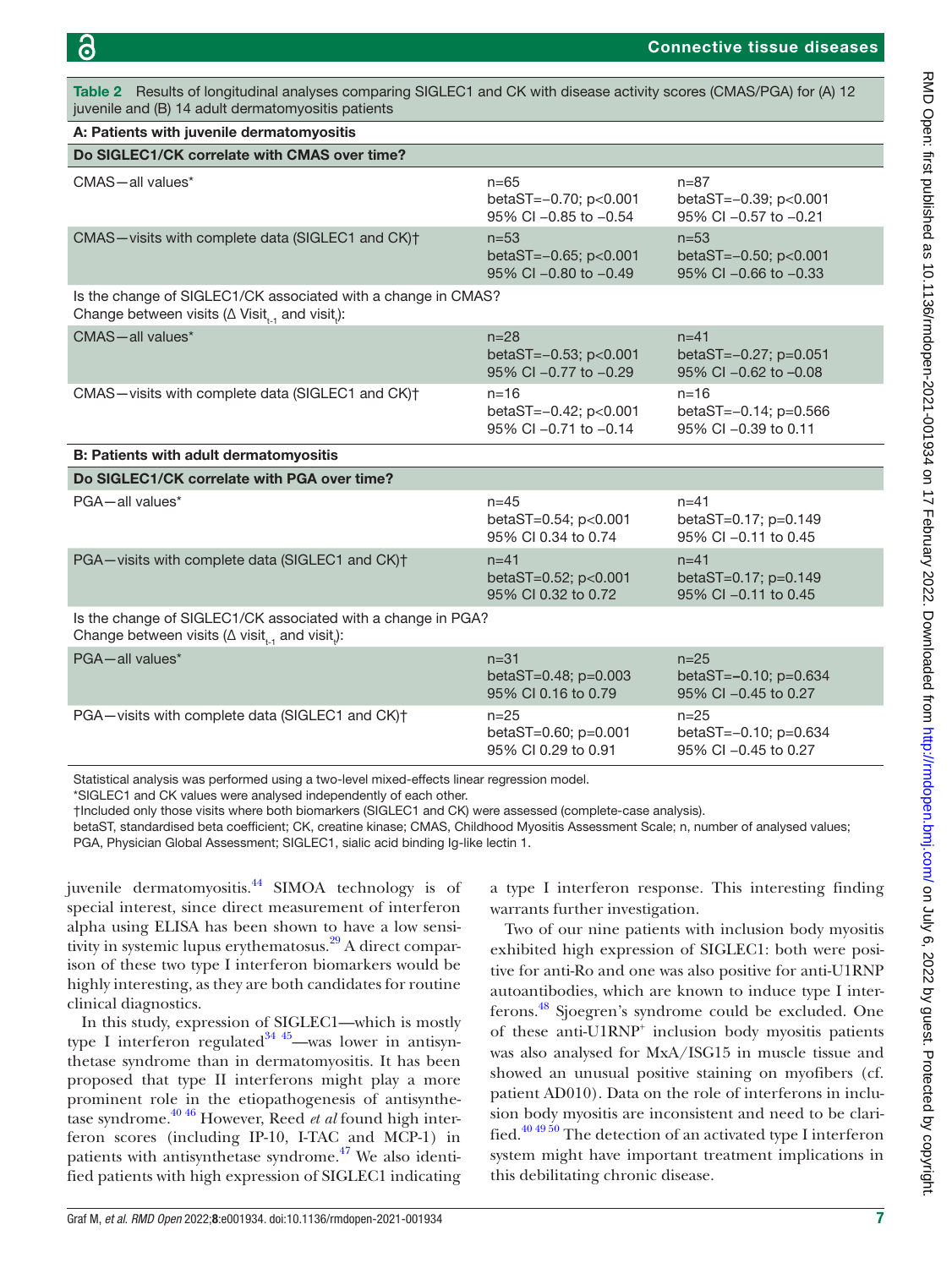

<span id="page-7-0"></span>Figure 4 SIGLEC1 expression and autoantibody status. SIGLEC1 expression of all IIM patients (n=74) at first visit. Each group represents patients with a positivity for the respective myositis-specific autoantibody (MSA) and (A) PGA ≥5 (moderate to severe disease activity) and (B) PGA <5 (no to moderate disease activity); if present, additional myositis associated antibodies (MAA) are marked by different colours and no MAA is resembled by black. IIM, idiopathic inflammatory myopathies; PGA, Physician Global Assessment; SIGLEC1, sialic acid binding Ig-like lectin 1.



<span id="page-7-1"></span>Figure 5 Immunohistochemical staining of type I interferon-inducible proteins (ISG15/MxA) in muscle tissue (A) comparison of SIGLEC1 expression in blood with negative or positive ISG15 and/or MxA status in immunohistochemical muscle biopsy staining (n=17). Colours represent patients with the specified subgroups of IIM and overlap (see legend box). (B) ISG15 and MxA status of three patients and one healthy donor (HD) are shown. Patient AD005 (adult DM, SIGLEC1 in blood 13301 mAb/cell) had negative (−) stains. Patient AD010 (adult IBM, SIGLEC1 in blood 9281 mAb/cell) stained clearly positive (+) for MxA on capillaries and macrophages; regarding the ISG15 status, some macrophages were positive, but myofibers were not. Patient AD042 (adult DM, SIGLEC1 in blood 16295 mAb/cell) was ISG15-positive (more densely stained on sarcolemma than on sarcoplasm) and MxA-positive. AS, antisynthetase syndrome; DM, dermatomyositis; IBM, inclusion body myositis; IMNM, immune-mediated necrotising myopathy; IIM, idiopathic inflammatory myopathies; SIGLEC1, sialic acid binding Ig-like lectin 1.

We did not find evidence of an upregulation of SIGLEC1 expression in immune-mediated necrotising myopathy, which is in line with other current studies analysing type I interferon-regulated transcripts (in muscle).

Few studies have explored differences in interferon signatures in blood according to myositis-specific autoantibody status. $47$  We found the highest SIGLEC1 expression in anti-MDA5<sup>+</sup> dermatomyositis patients, but could not detect a specific association of SIGLEC1 to certain myositis-specific autoantibodies in dermatomyositis otherwise. Our findings underline, that the autoantibody status alone is not predictive for the detection of a type I interferon activation. Thus, the assessment of myositis-specific autoantibodies in conjunction with the assessment of type I interferon activity might be useful for patient stratification.

The current study has strengths and limitations. A strength is that we could demonstrate that SIGLEC1, as an implemented routine biomarker, was able to validate findings from other studies investigating type I interferon signature with the advantage of being easily assessable by flow cytometry. A limitation is that muscle strength scores equivalent to the CMAS were not available for adult patients. Second, the PGA was performed retrospectively in most cases, which has to be considered when interpreting the data. Since the missing scores were determined by two experienced rheumatologists with access to all clinical data for each visit but blinded to SIGLEC1 expression, we hope that we could reduce a potential bias. Third, although we could show that a clinical meaningful response to therapy was associated with a decrease in SIGLEC1 expression, the clinical benefit of measuring type I interferon biomarkers still needs to be proven by subsequent prospective studies. Another limitation of the study was the low number of patients in the subanalysis of autoantibodies. This problem can only be solved by multicentre collaborations.

In conclusion, analysis of SIGLEC1 expression by flow cytometry enables the individual assessment of type I interferon activity in idiopathic inflammatory myopathies. Present and published data on SIGLEC1 expression in patients with interferon-associated rheumatic and musculoskeletal diseases, interferonopathies and viral infections confirm that SIGLEC1 is an easy-to-use type I interferon biomarker and demonstrate its potential for patient stratification, disease activity monitoring and assessment of treatment response in routine clinical practice.

## Author affiliations

<sup>1</sup>Department of Rheumatology and Clinical Immunology, Charité -Universitätsmedizin Berlin, corporate member of Freie Universität Berlin and Humboldt-Universität zu Berlin, Berlin, Germany

<sup>2</sup>Department of Pediatric Pneumology, Immunology and Critical Care Medicine and SPZ (Center for Chronically Sick Children), Charité – Universitätsmedizin Berlin, corporate member of Freie Universität Berlin and Humboldt-Universität zu Berlin, Berlin, Germany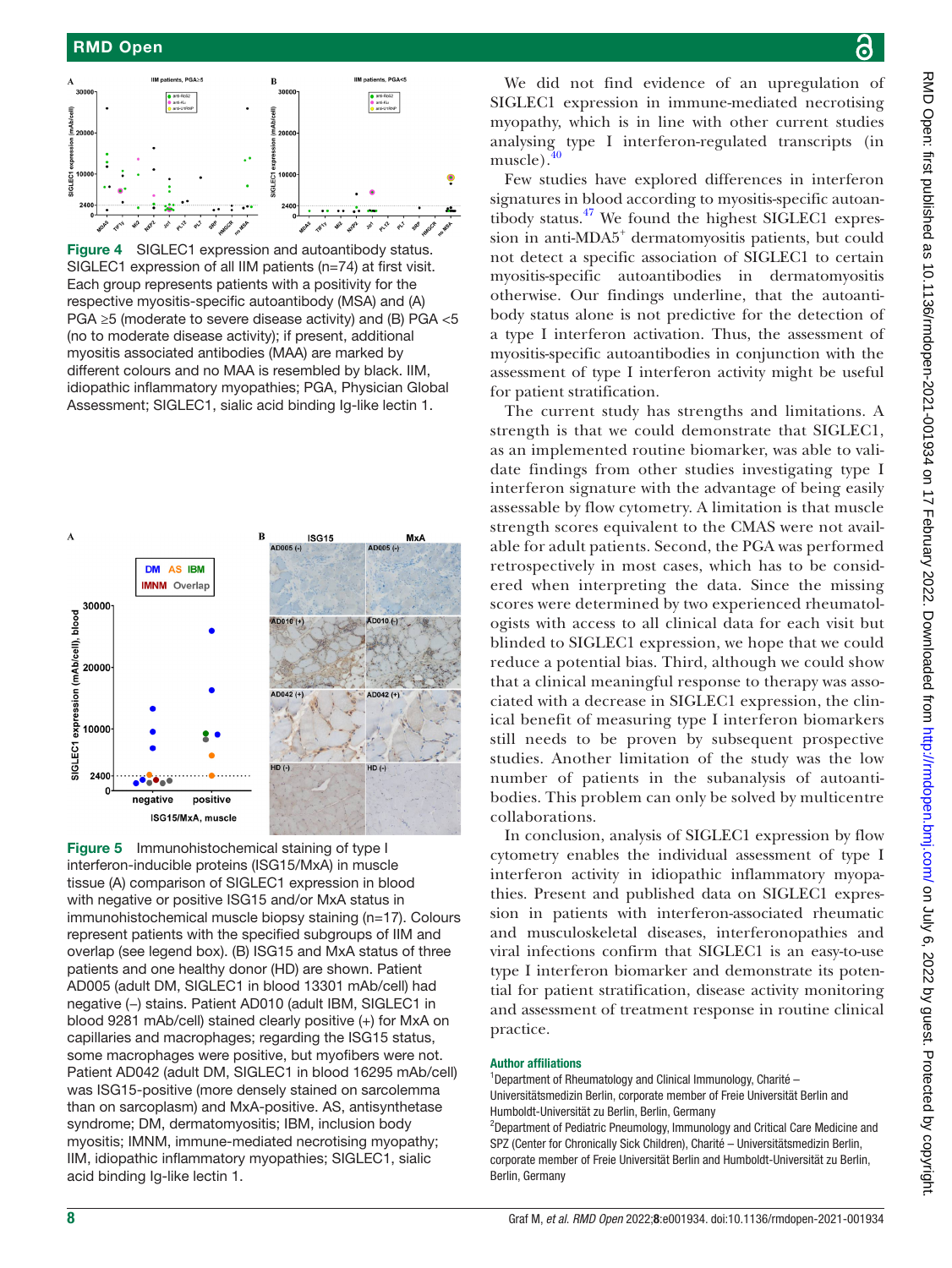## Connective tissue diseases

3 Department of Neuropathology, Charité – Universitätsmedizin Berlin, corporate member of Freie Universität Berlin and Humboldt-Universität zu Berlin, Berlin, Germany

4 Department of Neurology, Tokyo Metropolitan Neurological Hospital, Fuchu, Tokyo, Japan

<sup>5</sup>German Rheumatism Research Center Berlin - a Leibniz Institute (DRFZ), Berlin, Germany

<sup>6</sup>Department of Immunology, Labor Berlin - Charité Vivantes GmbH, Berlin, Germany <sup>7</sup>Department of Dermatology and Allergy, Dermatological Allergology, Allergie-Centrum-Charité, Charité – Universitätsmedizin Berlin, corporate member of Freie Universität Berlin and Humboldt-Universität zu Berlin, Berlin, Germany

#### Twitter Martin Krusche [@kruschemartin](https://twitter.com/kruschemartin)

Contributors Conceptualisation and manuscript preparation: MG and TR. Coordination of the study: TR. Acquisition of data: US, TR, SLvS, TK, RB, TB, MK and MG. Data of patients with systemic lupus erythematosus: RB and LZ-P. Data of healthy individuals: NU and CM. Data of immunohistochemical staining: AU and WS. Statistical analysis: JK, MG and TR. Preparation of figures and tables: MG and TR. Interpretation of the data: TR, US, MG, GRB, FH, AU, WS and TK. All authors commented on the manuscript draft and approved the final version of the manuscript. TR is responsible for the overall content as guarantor.

Funding This research was funded by the German Research Foundation (DFG, Transregio TRR130, Project 15).

Competing interests None declared.

#### Patient consent for publication Not applicable.

Ethics approval Prior approval for this study was obtained from the local ethics committee of the Charité - Universitätsmedizin Berlin (application number: EA2/094/19). Informed consent was not necessary for this retrospective study.

Provenance and peer review Not commissioned; externally peer reviewed.

Data availability statement Data are available on reasonable request. The datasets used and/or analysed during the current study are available from the corresponding author on reasonable request.

Open access This is an open access article distributed in accordance with the Creative Commons Attribution Non Commercial (CC BY-NC 4.0) license, which permits others to distribute, remix, adapt, build upon this work non-commercially, and license their derivative works on different terms, provided the original work is properly cited, appropriate credit is given, any changes made indicated, and the use is non-commercial. See:<http://creativecommons.org/licenses/by-nc/4.0/>.

#### ORCID iDs

Manuel Graf <http://orcid.org/0000-0003-0475-0063> Jens Klotsche <http://orcid.org/0000-0002-2954-5755> Martin Krusche <http://orcid.org/0000-0002-0582-7790> Gerd R Burmester <http://orcid.org/0000-0001-7518-1131> Tilmann Kallinich<http://orcid.org/0000-0003-2404-9397> Thomas Rose <http://orcid.org/0000-0003-3628-1775>

#### **REFERENCES**

- <span id="page-8-0"></span>1 Lundberg IE, Tjärnlund A, Bottai M, *et al*. 2017 European League against Rheumatism/American College of rheumatology classification criteria for adult and juvenile idiopathic inflammatory myopathies and their major subgroups. *[Ann Rheum Dis](http://dx.doi.org/10.1136/annrheumdis-2017-211468)* 2017;76:1955–64.
- <span id="page-8-1"></span>2 Allenbach Y, Benveniste O, Goebel H-H, *et al*. Integrated classification of inflammatory myopathies. *[Neuropathol Appl](http://dx.doi.org/10.1111/nan.12380)  [Neurobiol](http://dx.doi.org/10.1111/nan.12380)* 2017;43:62–81.
- 3 Mariampillai K, Granger B, Amelin D, *et al*. Development of a new classification system for idiopathic inflammatory myopathies based on clinical manifestations and myositis-specific autoantibodies. *[JAMA Neurol](http://dx.doi.org/10.1001/jamaneurol.2018.2598)* 2018;75:1528–37.
- 4 Tanboon J, Uruha A, Stenzel W, *et al*. Where are we moving in the classification of idiopathic inflammatory myopathies? *[Curr Opin](http://dx.doi.org/10.1097/WCO.0000000000000855)  [Neurol](http://dx.doi.org/10.1097/WCO.0000000000000855)* 2020;33:590–603.
- <span id="page-8-2"></span>5 Mathur T, Manadan AM, Thiagarajan S, *et al*. The utility of serum aldolase in normal creatine kinase dermatomyositis. *[J Clin](http://dx.doi.org/10.1097/RHU.0000000000000062)  [Rheumatol](http://dx.doi.org/10.1097/RHU.0000000000000062)* 2014;20:47–8.
- 6 Allenbach Y, Uzunhan Y, Toquet S, *et al*. Different phenotypes in dermatomyositis associated with anti-MDA5 antibody: study of 121 cases. *[Neurology](http://dx.doi.org/10.1212/WNL.0000000000009727)* 2020;95:e70–8.
- <span id="page-8-3"></span>7 Gallay L, Mouchiroud G, Chazaud B. Interferon-signature in idiopathic inflammatory myopathies. *[Curr Opin Rheumatol](http://dx.doi.org/10.1097/BOR.0000000000000653)* 2019;31:634–42.
- 8 Rose T, Dörner T. Drivers of the immunopathogenesis in systemic lupus erythematosus. *[Best Pract Res Clin Rheumatol](http://dx.doi.org/10.1016/j.berh.2017.09.007)* 2017;31:321–33.
- <span id="page-8-4"></span>9 Ladislau L, Suárez-Calvet X, Toquet S, *et al*. Jak inhibitor improves type I interferon induced damage: proof of concept in dermatomyositis. *[Brain](http://dx.doi.org/10.1093/brain/awy105)* 2018;141:1609–21.
- 10 Morand EF, Furie R, Tanaka Y, *et al*. Trial of Anifrolumab in active systemic lupus erythematosus. *[N Engl J Med](http://dx.doi.org/10.1056/NEJMoa1912196)* 2020;382:211–21.
- 11 Paik JJ, Casciola‐Rosen L, Shin JY, *et al*. Study of tofacitinib in refractory dermatomyositis: an Open‐Label pilot study of ten patients. *[Arthritis Rheumatol](http://dx.doi.org/10.1002/art.41602)* 2021;73:858–65.
- 12 Kurasawa K, Arai S, Namiki Y, *et al*. Tofacitinib for refractory interstitial lung diseases in anti-melanoma differentiation-associated 5 gene antibody-positive dermatomyositis. *[Rheumatology](http://dx.doi.org/10.1093/rheumatology/key188)* 2018;57:2114–9.
- <span id="page-8-6"></span>13 Huard C, Gullà SV, Bennett DV, *et al*. Correlation of cutaneous disease activity with type 1 interferon gene signature and interferon β in dermatomyositis. *[Br J Dermatol](http://dx.doi.org/10.1111/bjd.15006)* 2017;176:1224–30.
- 14 Bilgic H, Ytterberg SR, Amin S, *et al*. Interleukin-6 and type I interferon-regulated genes and chemokines mark disease activity in dermatomyositis. *[Arthritis Rheum](http://dx.doi.org/10.1002/art.24936)* 2009;60:3436–46.
- 15 Greenberg SA, Higgs BW, Morehouse C, *et al*. Relationship between disease activity and type 1 interferon- and other cytokine-inducible gene expression in blood in dermatomyositis and polymyositis. *[Genes Immun](http://dx.doi.org/10.1038/gene.2011.61)* 2012;13:207–13.
- 16 Baechler EC, Bauer JW, Slattery CA, *et al*. An interferon signature in the peripheral blood of dermatomyositis patients is associated with disease activity. *[Mol Med](http://dx.doi.org/10.2119/2006-00085.Baechler)* 2007;13:59–68.
- 17 O'Connor KA, Abbott KA, Sabin B, *et al*. Mxa gene expression in juvenile dermatomyositis peripheral blood mononuclear cells: association with muscle involvement. *[Clin Immunol](http://dx.doi.org/10.1016/j.clim.2006.05.011)* 2006;120:319–25.
- 18 Walsh RJ, Kong SW, Yao Y, *et al*. Type I interferon-inducible gene expression in blood is present and reflects disease activity in dermatomyositis and polymyositis. *[Arthritis Rheum](http://dx.doi.org/10.1002/art.22928)* 2007;56:3784–92.
- 19 Reed AM, Peterson E, Bilgic H, *et al*. Changes in novel biomarkers of disease activity in juvenile and adult dermatomyositis are sensitive biomarkers of disease course. *[Arthritis Rheum](http://dx.doi.org/10.1002/art.34659)* 2012;64:4078–86.
- 20 Greenberg SA. Dermatomyositis and type 1 interferons. *[Curr](http://dx.doi.org/10.1007/s11926-010-0101-6)  [Rheumatol Rep](http://dx.doi.org/10.1007/s11926-010-0101-6)* 2010;12:198–203.
- <span id="page-8-5"></span>Benveniste O, Goebel H-H, Stenzel W. Biomarkers in inflammatory Myopathies-An expanded definition. *[Front Neurol](http://dx.doi.org/10.3389/fneur.2019.00554)* 2019;10:554.
- 22 Rice GI, Melki I, Frémond M-L, *et al*. Assessment of type I interferon signaling in pediatric inflammatory disease. *[J Clin Immunol](http://dx.doi.org/10.1007/s10875-016-0359-1)* 2017;37:123–32.
- 23 Rice GI, Forte GMA, Szynkiewicz M, *et al*. Assessment of interferonrelated biomarkers in Aicardi-Goutières syndrome associated with mutations in TREX1, RNASEH2A, RNASEH2B, RNASEH2C, SAMHD1, and ADAR: a case-control study. *[Lancet Neurol](http://dx.doi.org/10.1016/S1474-4422(13)70258-8)* 2013;12:1159–69.
- 24 Yao Y, Higgs BW, Morehouse C, *et al*. Development of potential pharmacodynamic and diagnostic markers for Anti-IFN-α monoclonal antibody trials in systemic lupus erythematosus. *[Hum](http://dx.doi.org/10.4061/2009/374312)  [Genomics Proteomics](http://dx.doi.org/10.4061/2009/374312)* 2009;2009. doi:10.4061/2009/374312. [Epub ahead of print: 17 Nov 2009].
- <span id="page-8-9"></span>25 Biesen R, Demir C, Barkhudarova F, *et al*. Sialic acid-binding Ig-like lectin 1 expression in inflammatory and resident monocytes is a potential biomarker for monitoring disease activity and success of therapy in systemic lupus erythematosus. *[Arthritis Rheum](http://dx.doi.org/10.1002/art.23404)* 2008;58:1136–45.
- <span id="page-8-7"></span>26 Strauß R, Rose T, Flint SM, *et al*. Type I interferon as a biomarker in autoimmunity and viral infection: a leukocyte subsetspecific analysis unveils hidden diagnostic options. *[J Mol Med](http://dx.doi.org/10.1007/s00109-017-1515-7)* 2017;95:753–65.
- <span id="page-8-8"></span>27 Lerkvaleekul B, Veldkamp SR, van der Wal MM, *et al*. Siglec-1 expression on monocytes is associated with the interferon signature in juvenile dermatomyositis and can predict treatment response. *[Rheumatology](http://dx.doi.org/10.1093/rheumatology/keab601)* 2021:keab601.
- <span id="page-8-10"></span>28 Stuckrad SLvon, Klotsche J, Biesen R, *et al*. SIGLEC1 (CD169) is a sensitive biomarker for the deterioration of the clinical course in childhood systemic lupus erythematosus. *[Lupus](http://dx.doi.org/10.1177/0961203320965699)* 2020;29:1914–25.
- <span id="page-8-11"></span>29 Rose T, Grützkau A, Hirseland H, *et al*. Ifnα and its response proteins, IP-10 and SIGLEC-1, are biomarkers of disease activity in systemic lupus erythematosus. *[Ann Rheum Dis](http://dx.doi.org/10.1136/annrheumdis-2012-201586)* 2013;72:1639–45.
- 30 Aue A, Szelinski F, Weißenberg SY, *et al*. Elevated STAT1 expression but not phosphorylation in lupus B cells correlates with disease activity and increased plasmablast susceptibility. *[Rheumatology](http://dx.doi.org/10.1093/rheumatology/keaa187)* 2020;59:3435–42.
- 31 Rose T, Grützkau A, Klotsche J, *et al*. Are interferon-related biomarkers advantageous for monitoring disease activity in